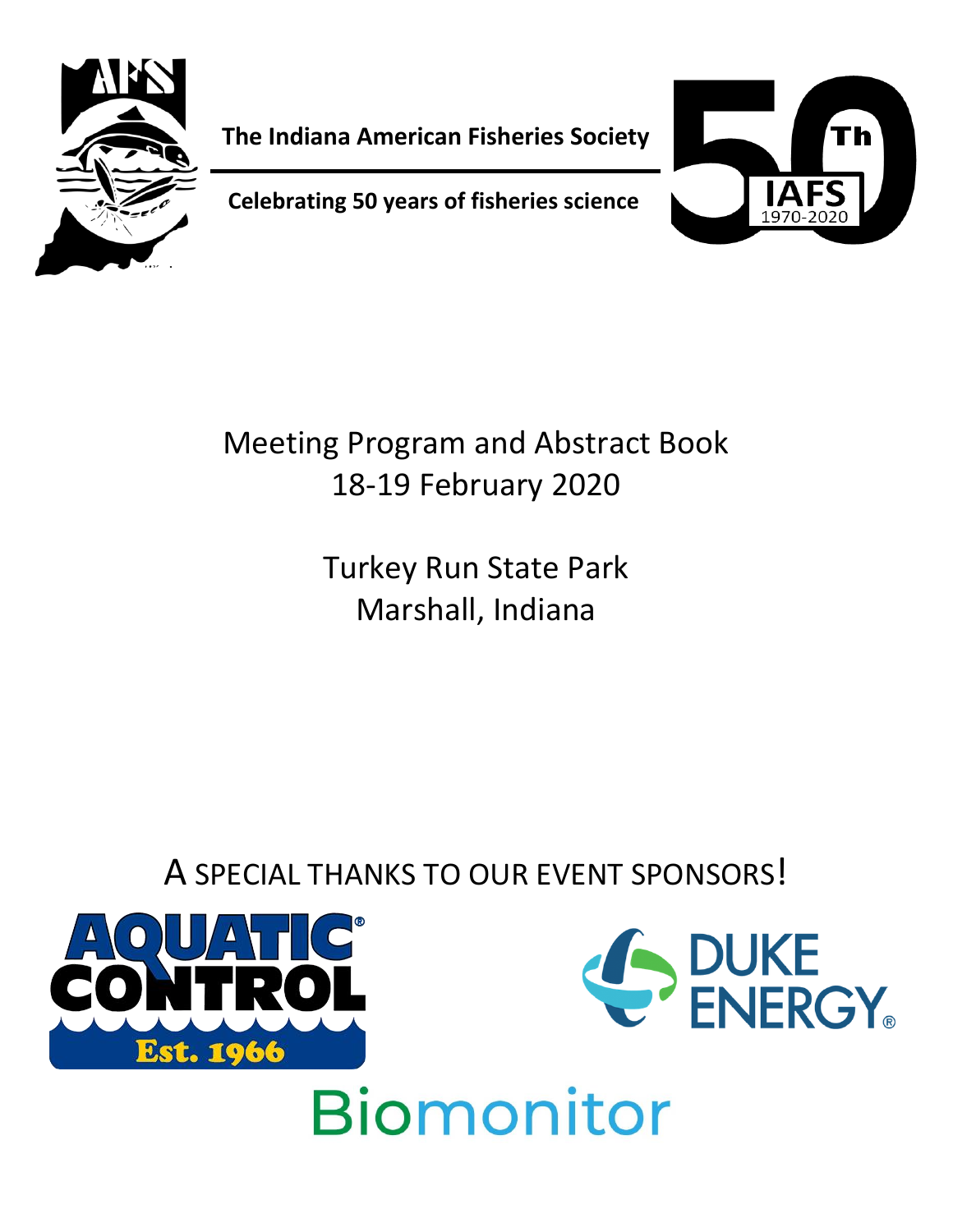# **Indiana Chapter of the American Fisheries Society**

On March 13, 1970, a group of 31 fisheries and aquatic professionals met to establish the Indiana Chapter of the American Fisheries Society. Since its inception, IAFS has continued to support the conservation of fisheries and aquatic ecosystems in Indiana by promoting professional excellence in fisheries science, management, and education.

### <http://www.indianaafs.org/>

- President: Dan Arndt
- President-Elect: Rob Ackerson
- Vice President: Kevin Gaston
- Secretary / treasurer: Ken Wetzel
- Past President: Drew Holloway

### **General Meeting Information**

#### **Registration**

Welcome! The registration desk is located in the lobby of the Turkey Run State Park Inn (8102 Park Rd, Marshall, IN 47859). You can register on Tuesday the 18<sup>th</sup> starting at 12:00pm.

### **Meeting Accommodations**

A block of rooms was reserved at Turkey Run State Park Inn (8102 Park Rd, Marshall, IN 47859).

### **Information for Presenters**

- Microsoft PowerPoint Presentations: Presentations need to be uploaded prior to your scheduled presentation session. Presentations can be loaded at the registration desk.
- Posters: Authors are encouraged to stand near their posters during the 7:00-9:00pm poster session on Wednesday evening. Judges for the best student poster award will view posters during this time.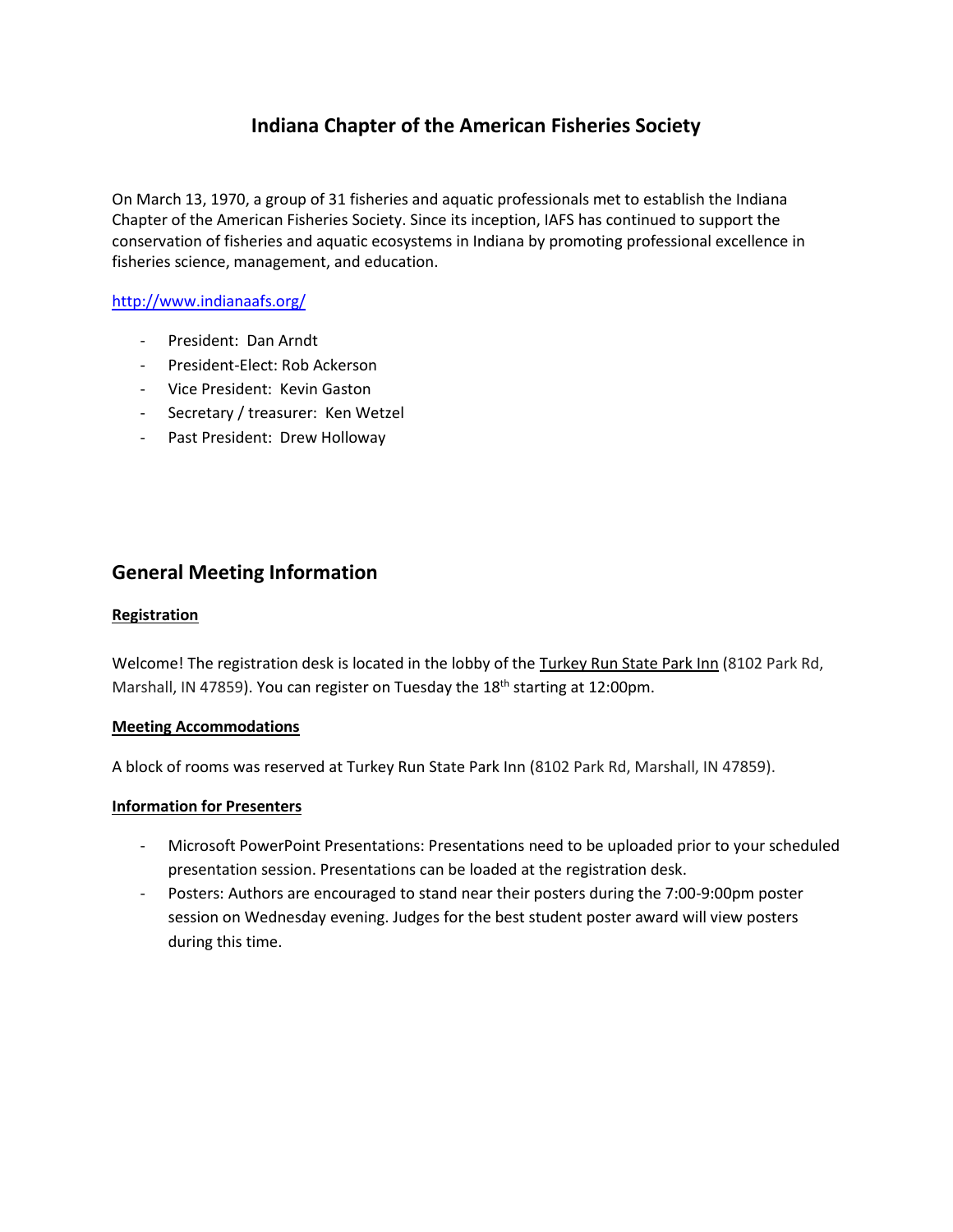| <b>Schedule at a Glance</b> |                                                            |                                    |                                                 |  |  |                      |  |
|-----------------------------|------------------------------------------------------------|------------------------------------|-------------------------------------------------|--|--|----------------------|--|
| <b>Tuesday</b>              |                                                            |                                    |                                                 |  |  | <b>February 18th</b> |  |
| 12:00-1:00p.m.              |                                                            |                                    | Registration at Turkey Run State Park and Lunch |  |  |                      |  |
| $1:00 - 2:10p.m.$           | Plenary Session: Celebrating 50 years of Fisheries Science |                                    |                                                 |  |  |                      |  |
| $2:10 - 2:20p.m.$           | Break                                                      |                                    |                                                 |  |  |                      |  |
| $2:20 - 3:40p.m.$           |                                                            | <b>Technical Session (4 slots)</b> |                                                 |  |  |                      |  |
| **Hotel Check-in**          |                                                            |                                    |                                                 |  |  |                      |  |
| 4:30 - 5:30p.m.             | Technical Session (3 slots)                                |                                    |                                                 |  |  |                      |  |
| 6:00 - 7:00p.m.             | Dinner                                                     |                                    |                                                 |  |  |                      |  |
| $7:00 - 9:00p.m.$           | Poster Session/Social                                      |                                    |                                                 |  |  |                      |  |
|                             |                                                            |                                    |                                                 |  |  |                      |  |
|                             |                                                            |                                    |                                                 |  |  |                      |  |
| Wednesday                   |                                                            |                                    |                                                 |  |  | <b>February 19th</b> |  |
| 7:00 - 8:00a.m.             | Breakfast Buffett provided by the Inn                      |                                    |                                                 |  |  |                      |  |
| 8:00 - 9:00a.m.             | <b>Business Meeting</b>                                    |                                    |                                                 |  |  |                      |  |
| 9:00a.m.                    | Adjurn                                                     |                                    |                                                 |  |  |                      |  |

# **Plenary Session**

In honor of our 50<sup>th</sup> anniversary we will be celebrating "50 years of fisheries science" with three of our longest serving members. Dr. Tom McComish will be kicking off the festivities with a PowerPoint presentation on the history of IAFS filled with lots of great memories, advice and achievements. Following this presentation Tom will be joined by Ed Braun and Bob Robertson to participate in a panel discussion where questions will be asked by our moderator and members of the audience. Be thinking of questions as you prepare for this discussion!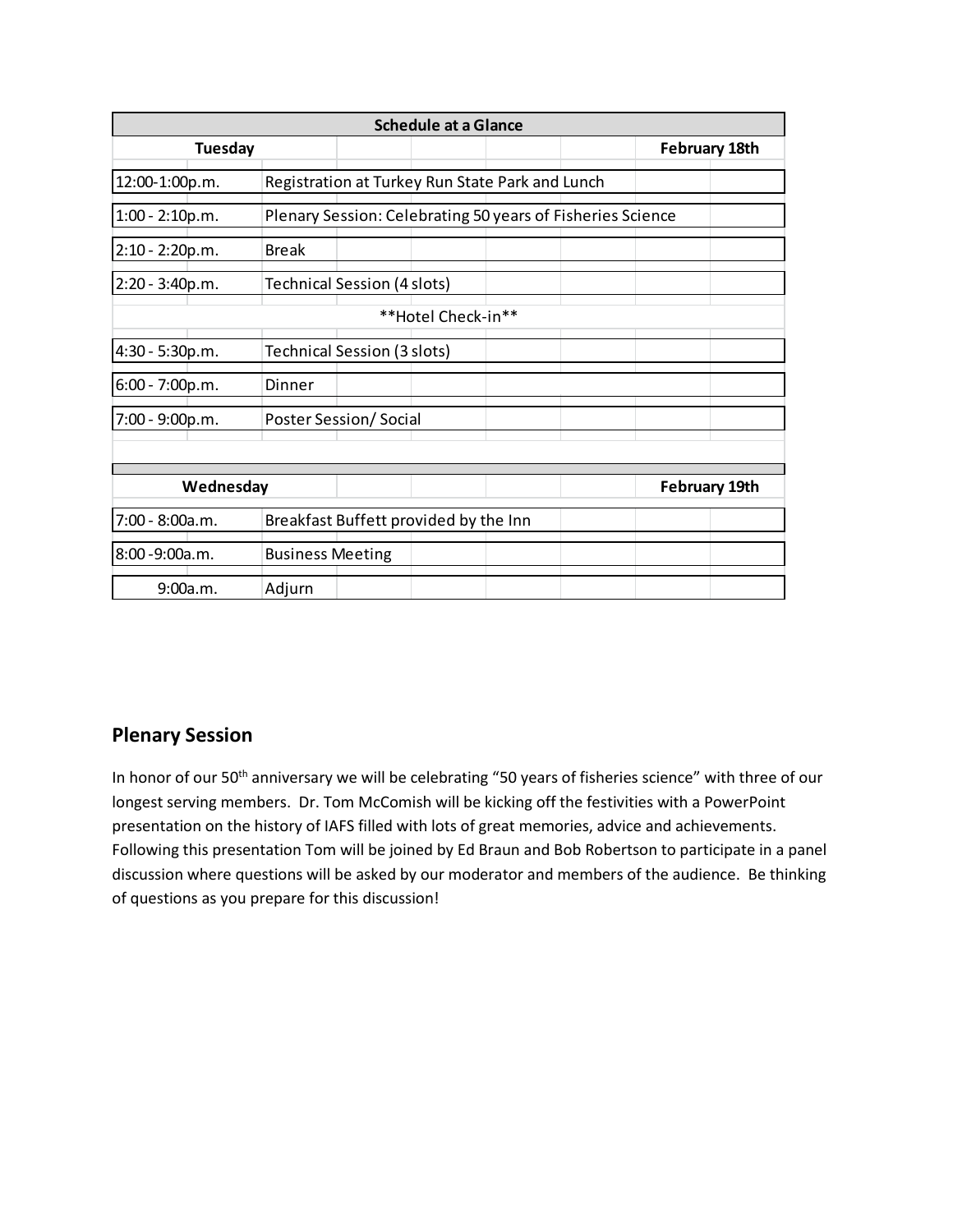# **Podium Presentations**

| <b>Tuesday Technical Session</b> |                                                                                                                                                                       |  |  |  |  |  |  |
|----------------------------------|-----------------------------------------------------------------------------------------------------------------------------------------------------------------------|--|--|--|--|--|--|
| 2:20 - 2:40p.m.                  | Seth Bogue-IDNR- Using time-lapse cameras to estimate recreational usage of a<br>remote lake                                                                          |  |  |  |  |  |  |
|                                  | Jessica Weir-BSU-Invasion superhighways: recreational smartphone data reveals<br>2:40 - 3:00p.m. patterns in the human mediated spread of exotic and invasive species |  |  |  |  |  |  |
|                                  | 3:00 - 3:20p.m. Drew Holloway - BWQ - Gage-ing the historic and current conditions of the West<br>Fork White River using Indicators of Hydrologic Alteration (IHA)    |  |  |  |  |  |  |
|                                  | 3:20 - 3:40p.m. Mark Pyron-BSU-Fish assemblages of floodplain lakes in the Wabash River<br>floodplain                                                                 |  |  |  |  |  |  |
| ***Break***                      |                                                                                                                                                                       |  |  |  |  |  |  |
| 4:30 - 4:50p.m.                  | Paul Venturelli-BSU- What makes anglers happy: a sentiment analysis of Walleye<br>angler fora in the United States                                                    |  |  |  |  |  |  |
| 4:50 - 5:10p.m.                  | Paul DeRolf-BSU-Spatiotemporal variation in the long-term fish assemblages of<br>Buck Creek, In.                                                                      |  |  |  |  |  |  |
| $5:10 - 5:30p.m.$                | Andy Bueltmann-IDNR-Use of Lake Michigan and Indiana standard trap nets to<br>collect Crappie: a comparison of catch, size structure, and cost effectiveness          |  |  |  |  |  |  |
|                                  |                                                                                                                                                                       |  |  |  |  |  |  |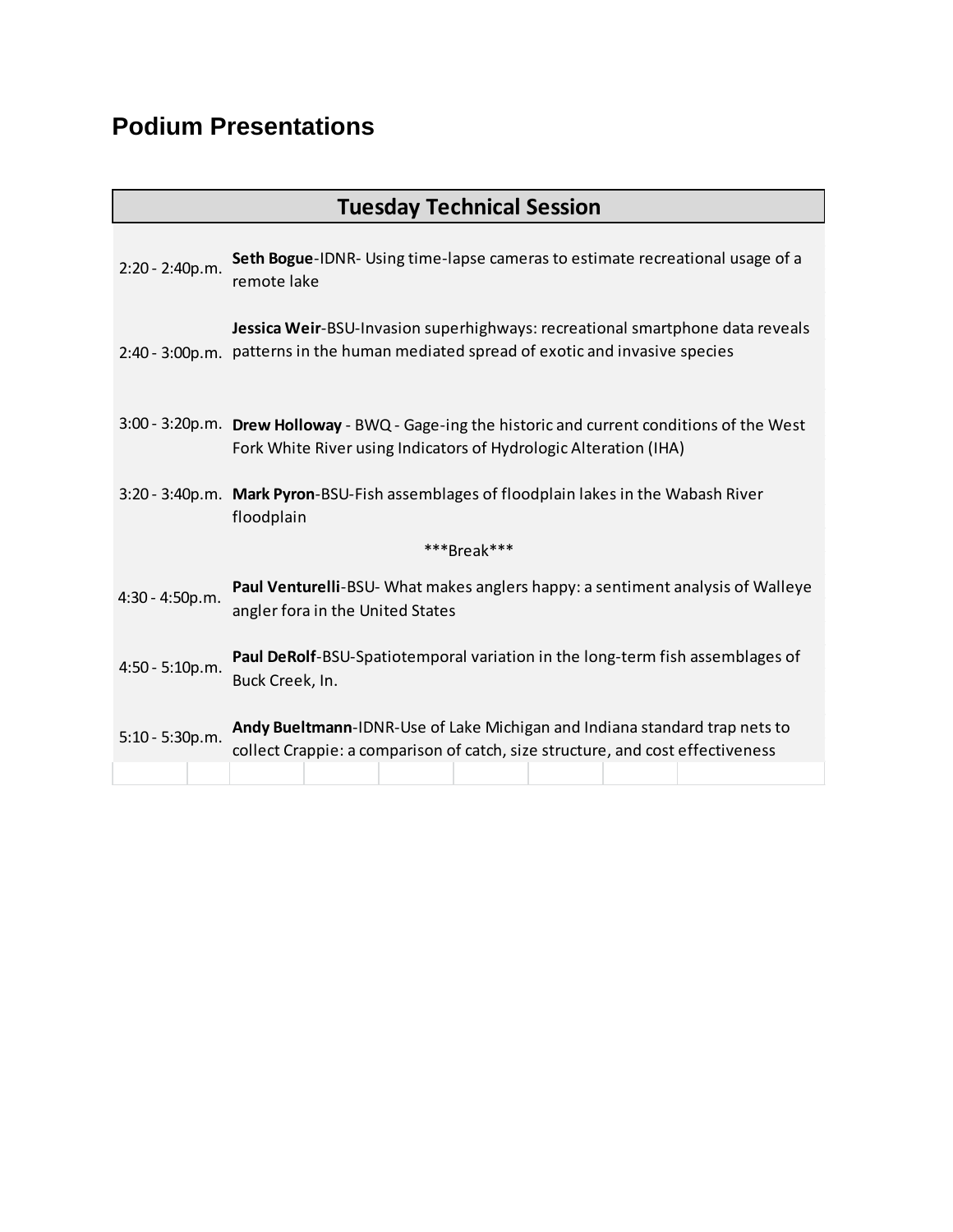### **Abstracts - Podium Presentations**

(Presenting Author indicated with an Asterisk) **2:20 – 2:40p.m. - Author:** Seth Bogue\* & Sandy Clark-Kolaks

**Title:** Using a Time-Lapse Camera to Estimate Recreational Usage of a Remote Lake

**Abstract:** Grouse Hollow Lake is a 5 acre impoundment located in a remote section of the Hoosier National Forest. Channel catfish are stocked by DNR hatcheries every other year. To gauge public usage of this fishery, a remote creel survey was implemented using a time lapse camera housed in a bird nesting box. The camera was active for 12 hours per day for 179 days, resulting in a total of 2,148 hours of recorded time between April and October 2019. Overall, recreational usage of the lake was extremely low compared to other lakes that have had traditional creel surveys conducted. Only 9.2 hours (0.4%) of recreational use was documented out of the entire time available. Recreational use consisted of 65 individuals from three distinct groups. Horseback riders were the most abundant (25), followed by hikers (22), and anglers/kayakers (18). Despite being the least abundant recreational group, anglers/kayakers spent the most time at the lake (82%). Total angling effort for the survey was 1.48 hours per acre. The creel survey will continue in spring of 2020 with the addition of a second camera located at an additional access point.

**2:40 – 3:00p.m. - Authors:** Jessica "Jit" Weir\*, Kirsten Vacura, Adam Berland, Jay Bagga & Paul Venturelli

**Title:** Invasion Superhighways: recreational smartphone data reveals patterns in the human-mediated spread of exotic and invasive species

**Abstract:** Human activities are the leading cause of biological invasions. The spread of organisms is facilitated both deliberately and accidentally. For example, recreational anglers have been known to intentionally introduce species into lakes, and unintentionally transport organisms by hull fouling or entanglement on watercraft. Human movement data are therefore critical to predicting, preventing, and monitoring the spread of invasive species. Smartphone data provide a unique opportunity to quantify the fine-scale movement patterns of humans across entire continents. Here, we use geographic data generated by users of a popular smartphone application to understand how angler movement connects lakes across the continental United States and determine how this connectivity contributes to the spread of aquatic invasive species. Network analyses show dramatic differences in the way that anglers connect lakes compared to rivers and streams, and identify lakes and regions to prioritize for invasive species prevention, monitoring, and control.

### **3:00 – 3:20p.m. – Author:** Drew Holloway

**Title:** Gage-ing the Historic and Current Conditions of The West Fork White River Using Indicators of Hydrologic Alteration (IHA)

**Abstract:** Utilizing Indicators of Hydrologic Alteration (IHA) software and readily available USGS gage station daily stream discharge data I was able look for temporal changes along the West Fork White River. The IHA software allowed me to look at 67 statistical parameters from seven USGS gage stations from Muncie to Petersburg, IN. Our results indicated that changes have been seen across the board but varying in severity. The USGS gage in Muncie, IN will be the main focus of this presentation discussing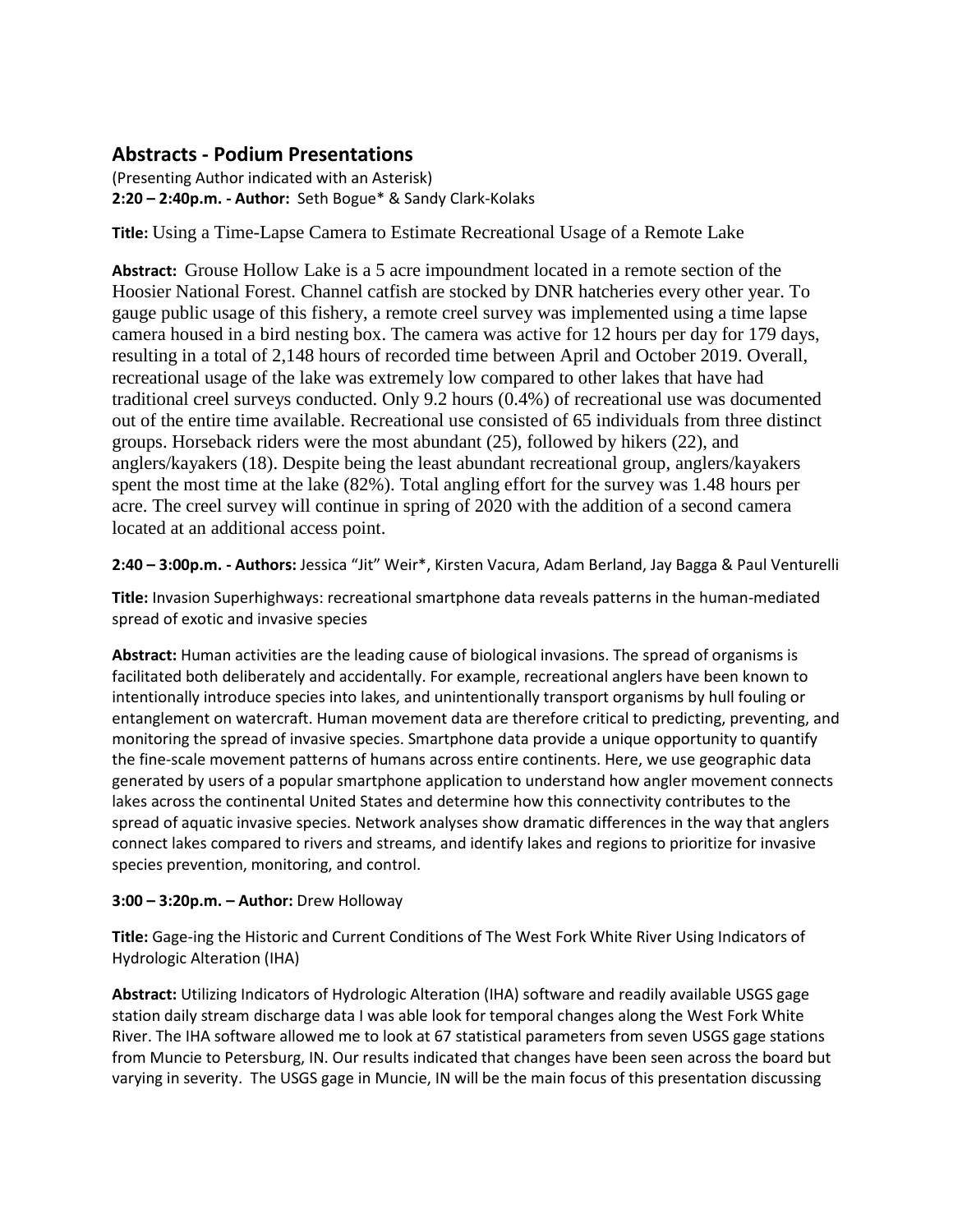the observed changes in yearly discharge, possible causes and implementing this data into my field sampling activities.

### **3:20 – 3:40p.m. - Authors:** Mark Pyron\* and Paul DeRolf

**Title**: Fish Assemblages of Floodplain Lakes in the Wabash River Floodplain

**Abstract:** We collected fishes at nine floodplain lakes in 2018 and seven lakes in 2019, based on accessibility for a boat electrofisher. We collected 1,116 fishes in 33 species in 2018, and 904 fishes in 38 species in 2019. Species richness of lakes ranged from 8-19 species per lake in 2018, and from 12-24 in 2019. Three lakes resulted in the highest species richness in 2018: Washington Lake, Ribeyre Lake, and Long Pond Knox County. The three lakes with the highest species richness in 2019 were: Ribeyre Lake, Greathouse Lake, and Washington Lake.

### **4:30 – 4:50p.m. – Author:** Paul Venturelli\* & Kristen Vacura

**Title:** What Makes Anglers Happy: A Sentiment Analysis of Walleye Angler Fora in the United States

**Abstract:** Human attitudes and behavior are important factors in natural resource management, but obtaining such data can be time consuming and expensive. Analyzing the text that anglers contribute to online fora may be fast and cost-effective alternative. In this study, we used walleye (*Sander vitreus*) oriented online fora to explain variation in the "happiness" of walleye anglers among nine U.S. states. We used sentiment analysis to score text data from each state as positive, negative, or neutral, and then normalized these scores by expressing them relative to the baseline level of happiness in each state. We determined the extent to which fisheries management explained variation in "happiness" scores among anglers within states via statistical analyses that included such factors as regulation complexity, angler density, and the transparency of state natural resource agencies. We observed four-fold variation in sentiment among states, and that sentiment increased with angler density, bag limit, and season length. The consistency between these results and the literature is support for the hypothesis that online text can provide valuable insight into the satisfaction of anglers who post on online fora. Future research should explore social listening as a low-cost method for tracking angler satisfaction at finer spatial and temporal scales.

### **4:50 – 5:10p.m. - Authors:** Paul DeRolf\* & Mark Pyron

**Title:** Spatiotemporal Variation in the Long-Term Fish Assemblages of Buck Creek, Indiana

**Abstract:** Buck Creek is a spring-fed, cool-water tributary of the West Fork White River, Indiana. The Muncie Bureau of Water Quality sampled fishes and monitored water temperature in Buck Creek annually from 1986-2018. The watershed is dominated by row crop agriculture and urbanization. We tested for effects of hydrology and water temperature on local fish assemblages using long-term data from the BWQ. We hypothesized that: 1) species richness and trophic guild vary with the upstreamdownstream gradient, and 2) yearly assemblages will shift from pollution intolerant species to more intolerant species. Water temperature and altered hydrology were predicted to result in increased relative abundance of intolerant species. We predicted that upstream fish assemblages are embedded subsets of downstream assemblages. We identified a positive relationship for stream size and species richness that is likely a result of additional available habitats with increasing stream order.